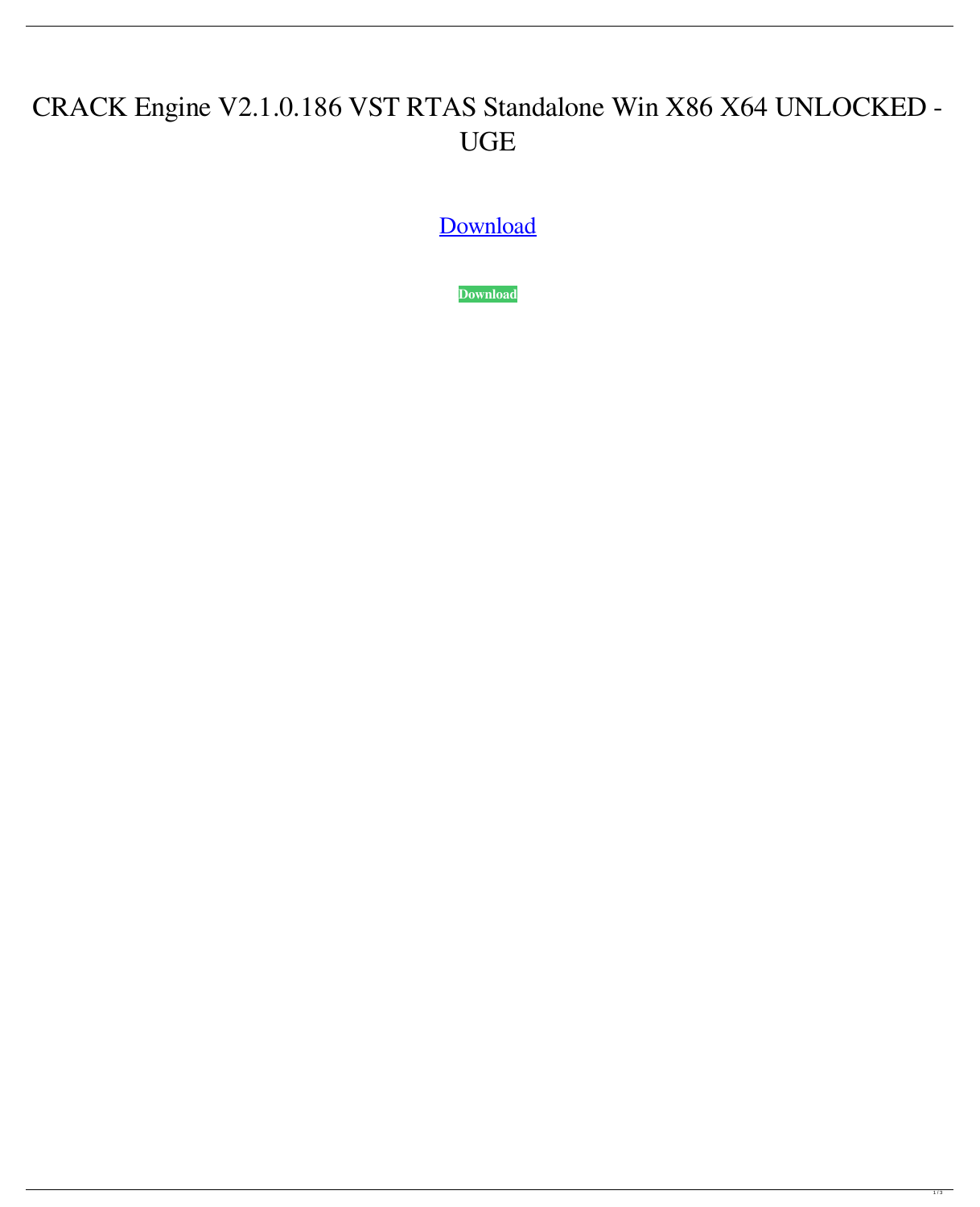Rar CRACK Engine v2.1.0.186 VST RTAS Standalone Win x86 x64 UNLOCKED - UGE ./tools/databases/postgres.conf and the user is the currently logged in user id in PostgreSQL. The XML files you are describing are not text files, are most likely being processed by a custom implementation in the language you are using. You can see the SQL being run by the server in the server logs and a warning that the XML files are not being parsed by the parser, There is also a comment in the XML docs in the version 9.0.5 Note: Due to a bug in earlier versions of PostgreSQL, the parser for XML in some configurations did not allow DML statements to modify the XML data it was parsin should not be used for parsing sensitive data. As you can see from the documentation, the behaviour is fixed in 9.0.5 UPDATE You might want to check out the documentation for the library that is using the XML and/or XQuery a language supported by JPA for making queries on the Persistence API, as well as for updating and deleting entity instances. The Delhi High Court on Friday convicted and sentenced a 24-year-old city engineer, who had kidn of Rs. 15,000. The judge also imposed a five-year ban on Sharma from entering the city and ordered that his phone be confiscated. Sharma kidnapped the woman from a flat on August 15